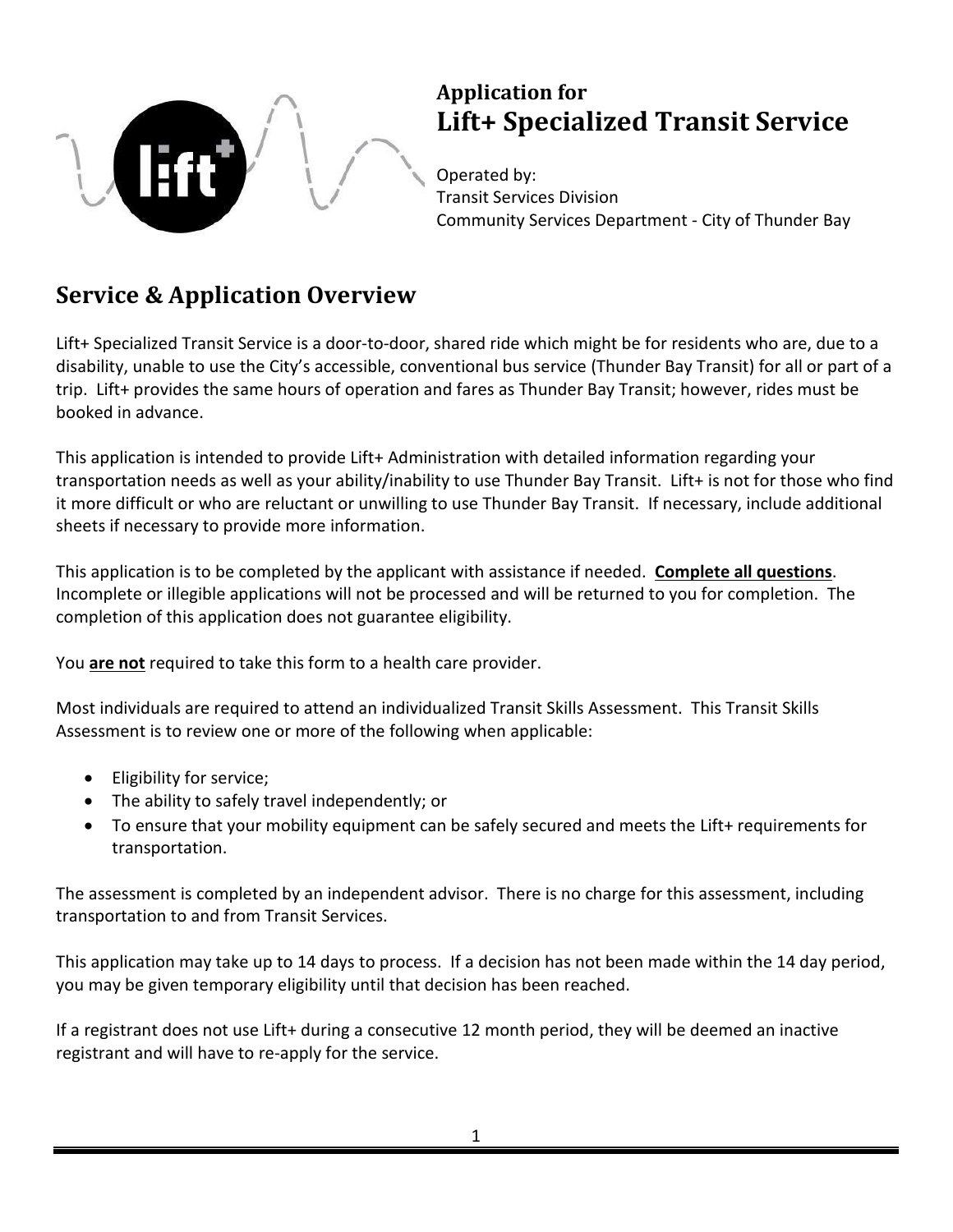## **Eligibility for Service**

Eligibility will be assessed based on the information provided on this application form and any interview and/or assessment results.

- Eligibility is approved on a case by case basis.
- Eligibility is not based on a particular disability.
- Eligibility is not based on age or income.
- Eligibility is not based on the lack of availability of Thunder Bay Transit in the area in which the person resides.

Eligibility for Lift+ falls under one of these categories:

- 1. Unconditional
- 2. Temporary
- 3. Conditional
- A registrant's eligibility will be reviewed a minimum of every three (3) years.
- Should you disagree with the decision regarding your eligibility determination, an appeals process is available.

Return all completed documents to:

Lift+ Specialized Transit c/o Transit Services Division 570 Fort William Road Thunder Bay, ON P7B 2Z8

Transit Services Customer Service:

Phone: (807) 684-3744 "Press 0" Fax: (807) 345-5744 TTY: (807) 684-2997 Email: transit@thunderbay.ca Website: www.thunderbay.ca/transit

All personal information, including personal health information, collected is collected under the authority of the Municipal Act, 2001. Personal information is collected in compliance with the Municipal Freedom of Information and Protection of Privacy Act. Personal health information is collected in compliance with the Personal Health Information Protection Act. The personal and personal health information collected is solely for the purpose of determining eligibility for Specialized Transit. None of your personal or personal health information will be shared, rented, sold or otherwise released to any third party without your consent.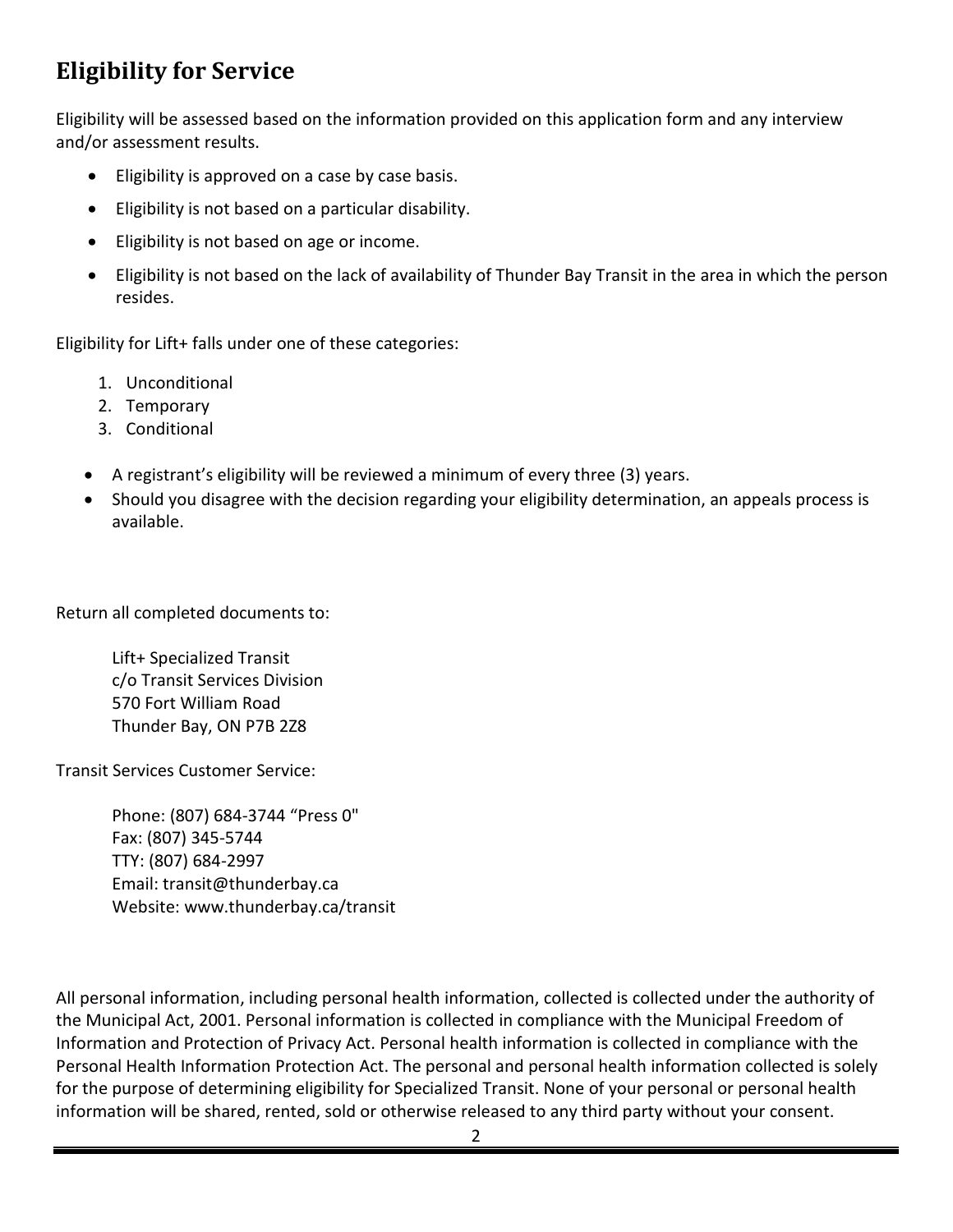# Application for Lift+ Specialized Transit Service

| Current Registrant<br>Are you a:                                                                                                     | New Registrant | Visitor                             | Ms.                                  |
|--------------------------------------------------------------------------------------------------------------------------------------|----------------|-------------------------------------|--------------------------------------|
| (Last)                                                                                                                               | (First)        |                                     | $Mr.$ $\vert$ $\vert$<br>Mrs. $\Box$ |
| Address: Address: Address: Address: Address: Address: Address: Address: Address: Address: Address: A                                 |                |                                     |                                      |
|                                                                                                                                      |                |                                     |                                      |
|                                                                                                                                      |                |                                     |                                      |
|                                                                                                                                      |                |                                     |                                      |
| Date of Birth: No. 2014 19:00 No. 2014 19:00 No. 2014 19:00 No. 2014 19:00 No. 2014 19:00 No. 2014 19:00 No. 20<br>Month Day<br>Year |                |                                     |                                      |
| <b>Local Emergency Contact Information</b><br>Required in the event of an emergency while registrant is on a Lift+ Bus.              |                |                                     |                                      |
| (Primary contact)                                                                                                                    |                |                                     |                                      |
|                                                                                                                                      |                |                                     |                                      |
| (Secondary contact)                                                                                                                  |                |                                     |                                      |
|                                                                                                                                      |                | <u>Cell: ______________________</u> |                                      |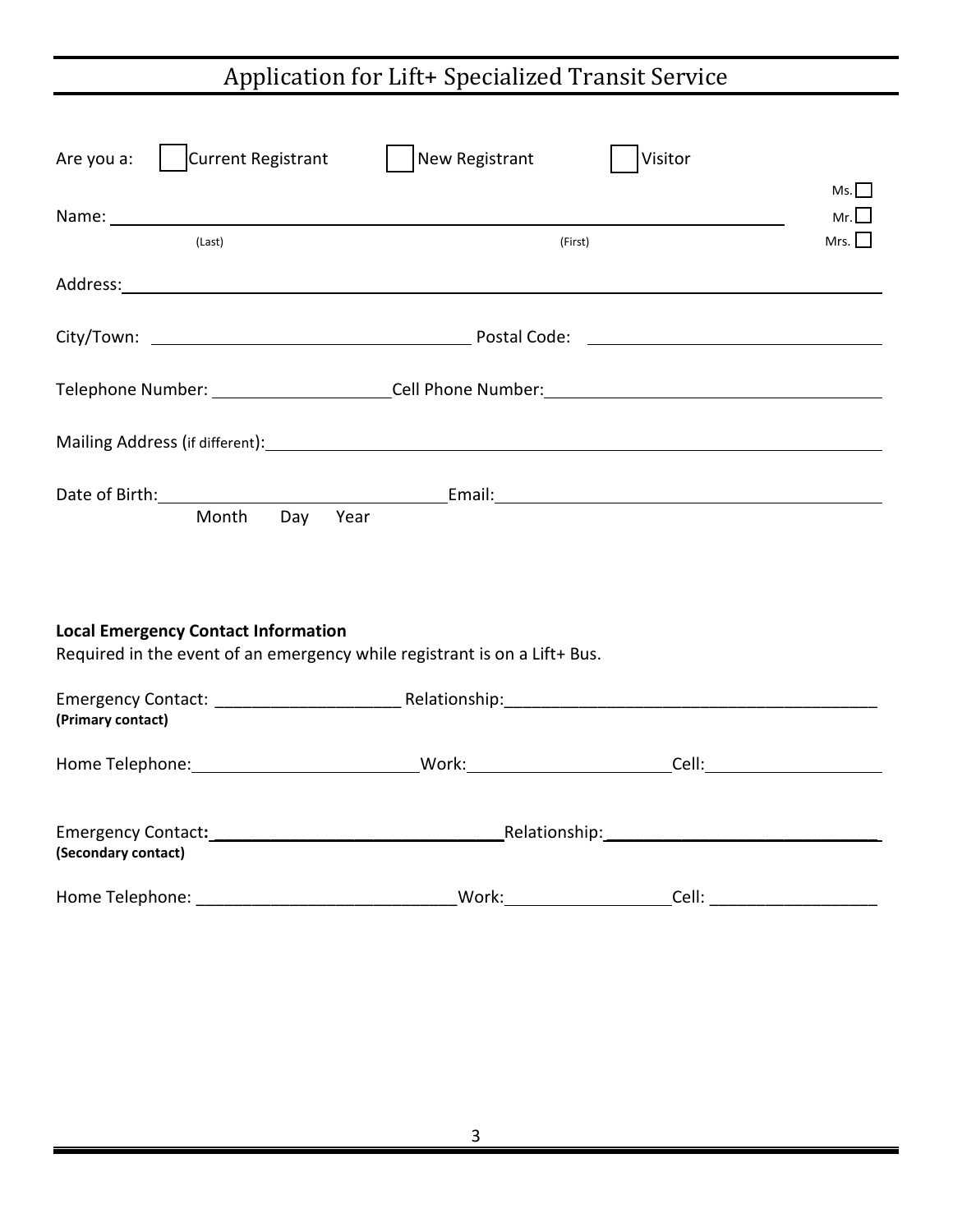1. I am applying for: (check one)

#### **Unconditional Eligibility**

I am unable to ride Thunder Bay Transit buses at any time.

#### **Conditional Eligibility**

I can sometimes ride Thunder Bay Transit buses but weather or inaccessible locations make it difficult.

#### **Temporary Eligibility**

I have a temporary disability, which is preventing me from riding Thunder Bay Transit buses.

My temporary disability is expected to last:

 $\square$ 3 months  $\square$ 6 months  $\square$ 12 months

2. How do you get around the city now? Check all that apply.

| $\square$ Drive self              | $\Box$ Private (eg. assisted living program bus) |
|-----------------------------------|--------------------------------------------------|
| $\Box$ Family or friends drive me | $\Box$ Taxis                                     |
| $\Box$ Thunder Bay Transit buses  | $\Box$ Other                                     |

3. What condition(s) are you experiencing that prevent you from riding Thunder Bay Transit buses safely?

\_\_\_\_\_\_\_\_\_\_\_\_\_\_\_\_\_\_\_\_\_\_\_\_\_\_\_\_\_\_\_\_\_\_\_\_\_\_\_\_\_\_\_\_\_\_\_\_\_\_\_\_\_\_\_\_\_\_\_\_\_\_\_\_\_\_\_\_\_\_\_\_\_\_\_\_\_\_\_\_\_\_\_\_ \_\_\_\_\_\_\_\_\_\_\_\_\_\_\_\_\_\_\_\_\_\_\_\_\_\_\_\_\_\_\_\_\_\_\_\_\_\_\_\_\_\_\_\_\_\_\_\_\_\_\_\_\_\_\_\_\_\_\_\_\_\_\_\_\_\_\_\_\_\_\_\_\_\_\_\_\_\_\_\_\_\_\_\_ \_\_\_\_\_\_\_\_\_\_\_\_\_\_\_\_\_\_\_\_\_\_\_\_\_\_\_\_\_\_\_\_\_\_\_\_\_\_\_\_\_\_\_\_\_\_\_\_\_\_\_\_\_\_\_\_\_\_\_\_\_\_\_\_\_\_\_\_\_\_\_\_\_\_\_\_\_\_\_\_\_\_\_\_

4. How does the above condition(s) impact your mobility and ability to access bus stops, ride on the bus, and get on or off the bus?

\_\_\_\_\_\_\_\_\_\_\_\_\_\_\_\_\_\_\_\_\_\_\_\_\_\_\_\_\_\_\_\_\_\_\_\_\_\_\_\_\_\_\_\_\_\_\_\_\_\_\_\_\_\_\_\_\_\_\_\_\_\_\_\_\_\_\_\_\_\_\_\_\_\_\_\_\_\_\_\_\_\_\_\_ \_\_\_\_\_\_\_\_\_\_\_\_\_\_\_\_\_\_\_\_\_\_\_\_\_\_\_\_\_\_\_\_\_\_\_\_\_\_\_\_\_\_\_\_\_\_\_\_\_\_\_\_\_\_\_\_\_\_\_\_\_\_\_\_\_\_\_\_\_\_\_\_\_\_\_\_\_\_\_\_\_\_\_\_ \_\_\_\_\_\_\_\_\_\_\_\_\_\_\_\_\_\_\_\_\_\_\_\_\_\_\_\_\_\_\_\_\_\_\_\_\_\_\_\_\_\_\_\_\_\_\_\_\_\_\_\_\_\_\_\_\_\_\_\_\_\_\_\_\_\_\_\_\_\_\_\_\_\_\_\_\_\_\_\_\_\_\_\_

- 5. How many city blocks are you able to walk or travel with or without the assistance of a mobility device? \_\_\_\_\_\_\_\_\_\_\_\_
- 6. Which mobility aide(s) (if any) do you use? (check all that apply)

| $\Box$ Manual Wheelchair                       | $\Box$ Service Animal                       |                                                          |  |  |  |
|------------------------------------------------|---------------------------------------------|----------------------------------------------------------|--|--|--|
| $\Box$ Powered Wheelchair                      | $\square$ Cane                              |                                                          |  |  |  |
| $\square$ Powered Scooter                      | $\square$ White Cane                        |                                                          |  |  |  |
| $\Box$ Broda Wheelchair                        | $\Box$ Bariatric Wheelchair                 |                                                          |  |  |  |
| $\Box$ Oxygen                                  | How many tanks and method of transportation |                                                          |  |  |  |
| $\square$ 2-wheeled Walker                     | $\square$ 4-wheeled Walker                  | Does your walker have a seat? $\square$ Yes $\square$ No |  |  |  |
| Which mobility device is preferred for travel? |                                             |                                                          |  |  |  |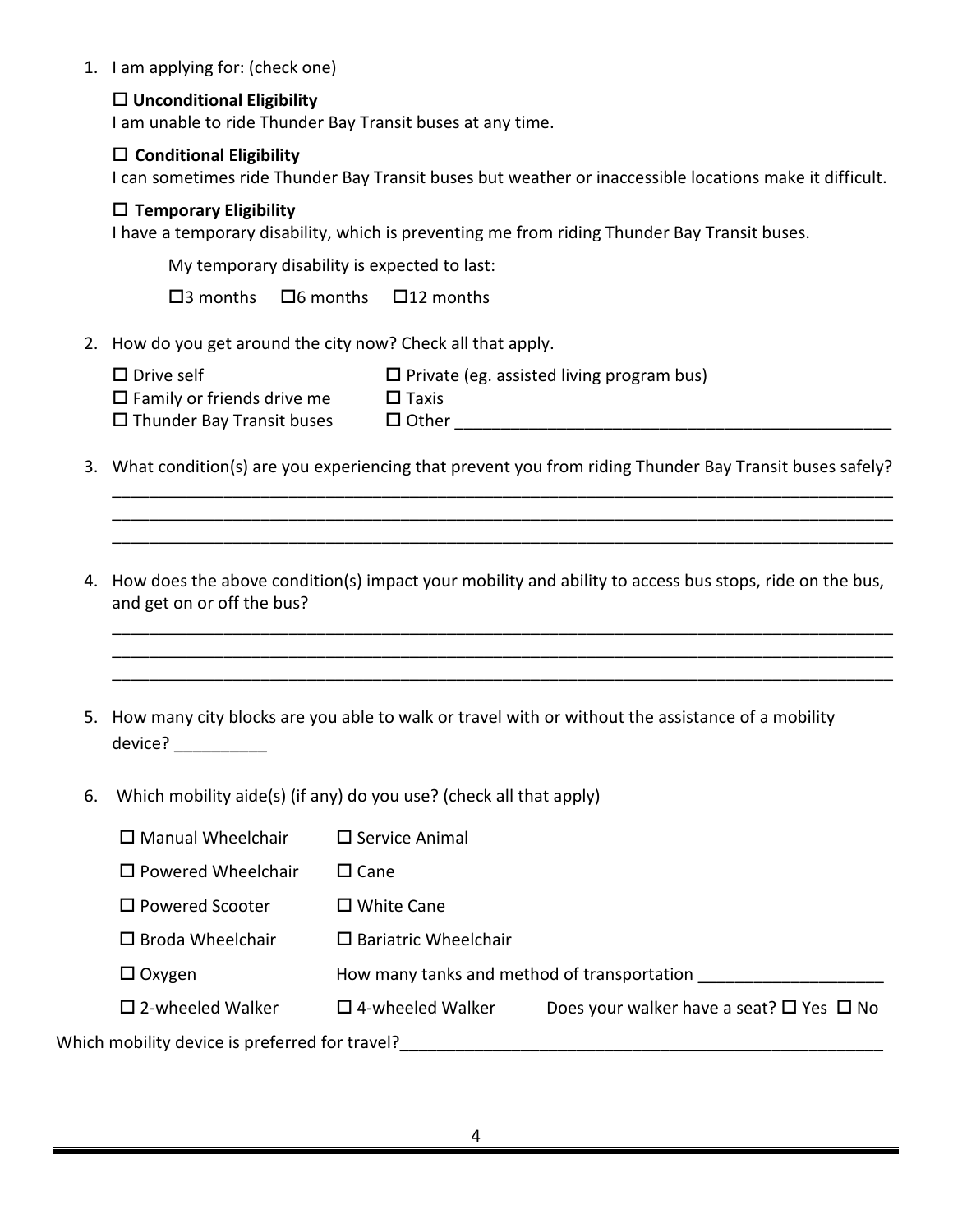- Lift+ can accommodate mobility devices that do not exceed 30" wide x 48" long.
- The combined weight of the passenger and mobility aide cannot exceed 750lbs.
- Lift+ is **unable** to transport you if your wheelchair/scooter **does not** have tie down brackets or a lap belt.
- 7. Do the outside dimensions of the wheelchair/scooter or the approximate combined weight of you and the wheelchair/scooter exceed the above measurements or weight?

 $\square$  Yes  $\square$  No

Complete the chart below with all required information regarding your mobility device.

|                      | Overall  | Overall  | Does your          |              |                    |              | Does your          |  | Where is your |
|----------------------|----------|----------|--------------------|--------------|--------------------|--------------|--------------------|--|---------------|
|                      | Width    | Length   | wheelchair/scooter |              | wheelchair/scooter |              | wheelchair/scooter |  |               |
|                      | (inches) | (inches) | have tie down      |              | have a lap belt?   |              | from?              |  |               |
|                      |          |          | brackets?          |              |                    |              | (Supplier Name)    |  |               |
| Manual<br>Wheelchair |          |          | $\square$ Yes      | $\square$ No | $\Box$ Yes         | $\square$ No |                    |  |               |
| Power<br>Wheelchair  |          |          | $\Box$ Yes         | $\square$ No | $\Box$ Yes         | $\square$ No |                    |  |               |
| Scooter              |          |          | $\Box$ Yes         | $\square$ No | $\Box$ Yes         | $\square$ No |                    |  |               |

8. Does your home have a ramp or platform lift?

 $\Box$  Yes  $\Box$  No

Lift+ Operators will assist the registrant up/down the ramp but are not able operate personal platform lifts due to risk of personal safety.

9. Does your home have steps outside, at the pickup entrance?

 $Yes \Box How \ Many?$  No $\Box$ 

Lift+ Operators will assist the registrant up/down 3 steps without risking their personal safety.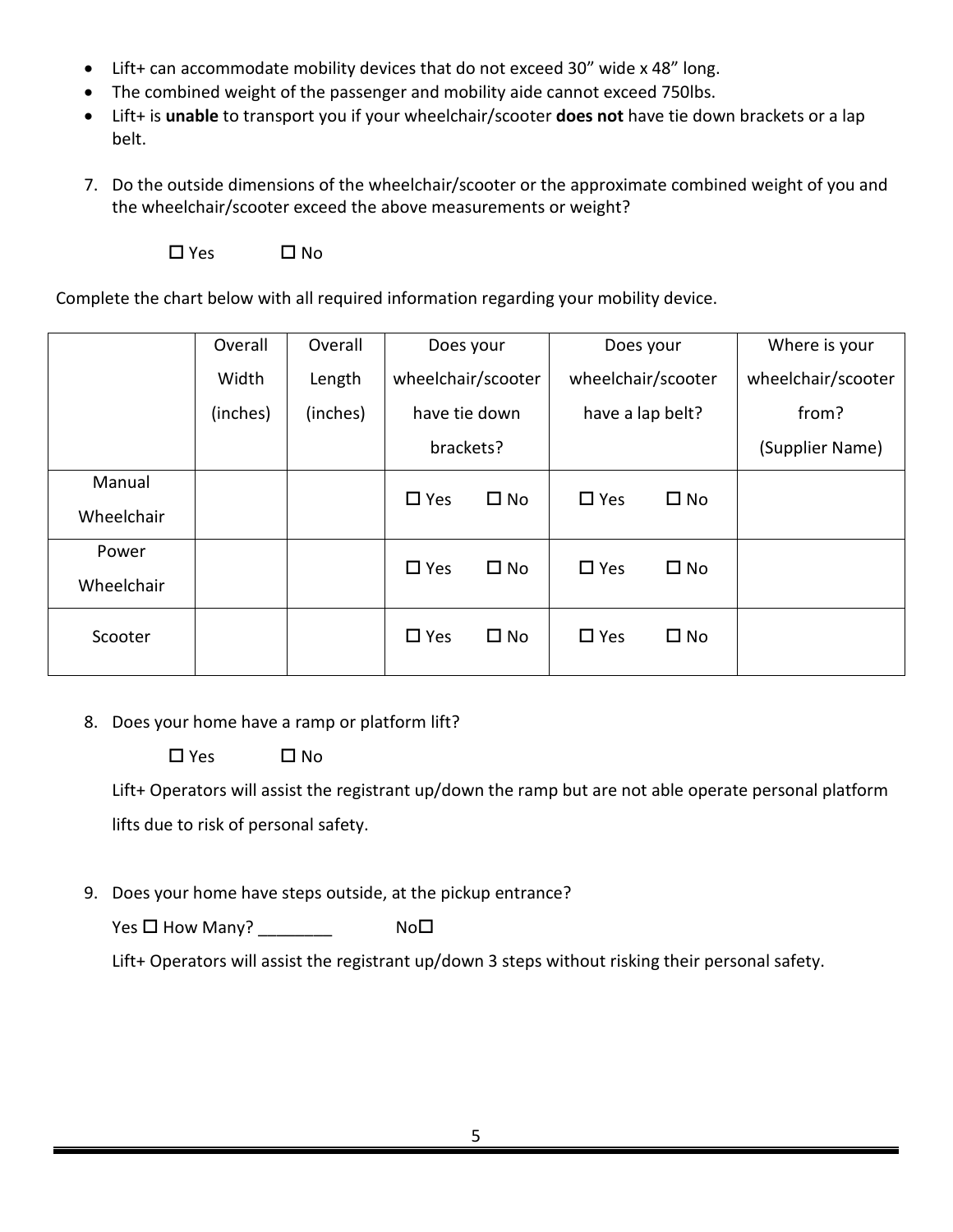Registrants may have someone accompany them on their trip with Lift+. In some instances, that person may be required for all trips and in other instances it may on a trip-by-trip basis. Read the definitions below to determine what your accompaniment needs are.

#### **Support Person**

Some registrants of Lift+ may require a support person *while traveling* for communication, mobility, personal care, medical needs, or with access to goods, services or facilities. A support person should be in place if the registrant is unable to travel alone during the trip. Lift+ Operators provide door-to-door assistance.

Subject to approval, a medical professional must confirm the need for a support person. An application for support person is available online or on request. The registrant **must always** be accompanied by his/her support person while traveling with Lift+ or the trip will be cancelled. The support person will ride free of charge.

#### **Hand to Hand Attendant**

Some registrants of Lift+ may be able to travel alone; however, may require an attendant to meet them at their destination. Without the hand-to-hand attendant present, a Lift+ Operator is unable to leave the registrant at his/her destination and may have to return him/her to his/her pick-up location. The registrant is responsible for ensuring there is an attendant available at the destination if required.

#### **Companion**

All registrants may have a person occasionally travel with them on Lift+. A registrant must indicate at the time of booking a trip if a companion will be traveling. Companion travel may be restricted based on availability. All companions must pay the relevant fare.

\_\_\_\_\_\_\_\_\_\_\_\_\_\_\_\_\_\_\_\_\_\_\_\_\_\_\_\_\_\_\_\_\_\_\_\_\_\_\_\_\_\_\_\_\_\_\_\_\_\_\_\_\_\_\_\_\_\_\_\_\_\_\_\_\_\_\_\_\_\_\_\_\_\_\_\_\_\_\_\_\_\_\_\_\_\_\_\_\_\_ \_\_\_\_\_\_\_\_\_\_\_\_\_\_\_\_\_\_\_\_\_\_\_\_\_\_\_\_\_\_\_\_\_\_\_\_\_\_\_\_\_\_\_\_\_\_\_\_\_\_\_\_\_\_\_\_\_\_\_\_\_\_\_\_\_\_\_\_\_\_\_\_\_\_\_\_\_\_\_\_\_\_\_\_\_\_\_\_\_\_

What is your accompaniment requirement?

 $\square$  Support Person Describe assistance required while in transit.

 $\Box$  Hand to Hand Attendant Complete the Hand-to-Hand Attendant information on the next page.

 $\square$  Companion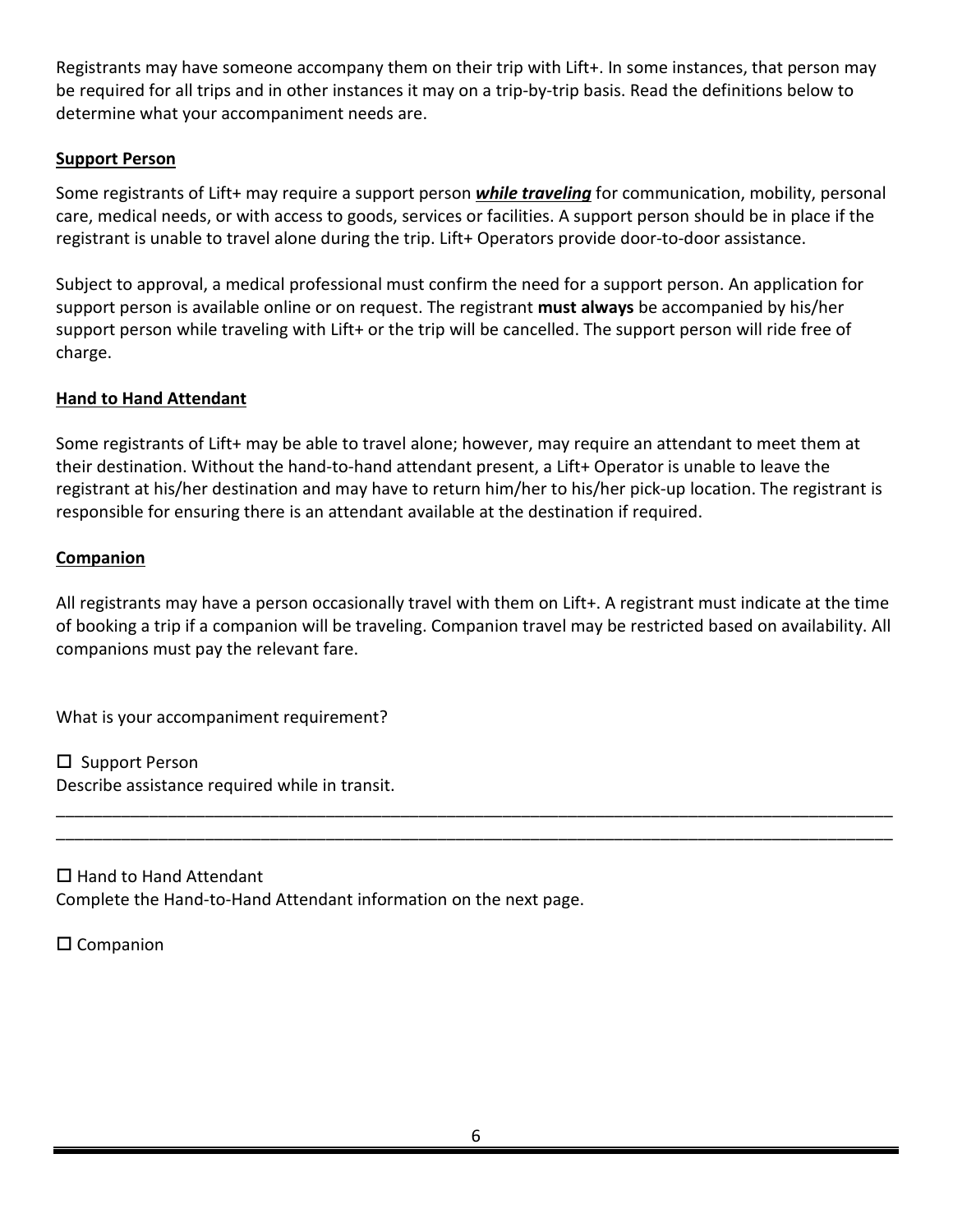### **Hand-to-Hand Attendant**

In the event that a registrant requires hand-to-hand assistance, provide the necessary details of a contingency plan below. The contact information and location below must be a family member/friend that is available to accept the registrant. If a circumstance does arise and all of the contacts below are called but cannot be reached, the registrant may be requested to travel with a support person.

| 1. Primary Contact: Notice and Alexander Relationship: Network and Alexander Alexander Contact:                                                                                                                                |  |  |
|--------------------------------------------------------------------------------------------------------------------------------------------------------------------------------------------------------------------------------|--|--|
| Home Telephone: _______________________Work: ______________________Cell: ___________________________                                                                                                                           |  |  |
| 2. Alternate Contact: National Relationship: National Relationship:                                                                                                                                                            |  |  |
| Home Telephone: Nork: Nork: Cell: Cell: Cell: Cell: Cell: Cell: Cell: Cell: Cell: Cell: Cell: Cell: Cell: Cell: Cell: Cell: Cell: Cell: Cell: Cell: Cell: Cell: Cell: Cell: Cell: Cell: Cell: Cell: Cell: Cell: Cell: Cell: Ce |  |  |
| 3. Alternate Contact: National Relationship: National Relationship:                                                                                                                                                            |  |  |
| Home Telephone: __________________________Work: ________________________________                                                                                                                                               |  |  |